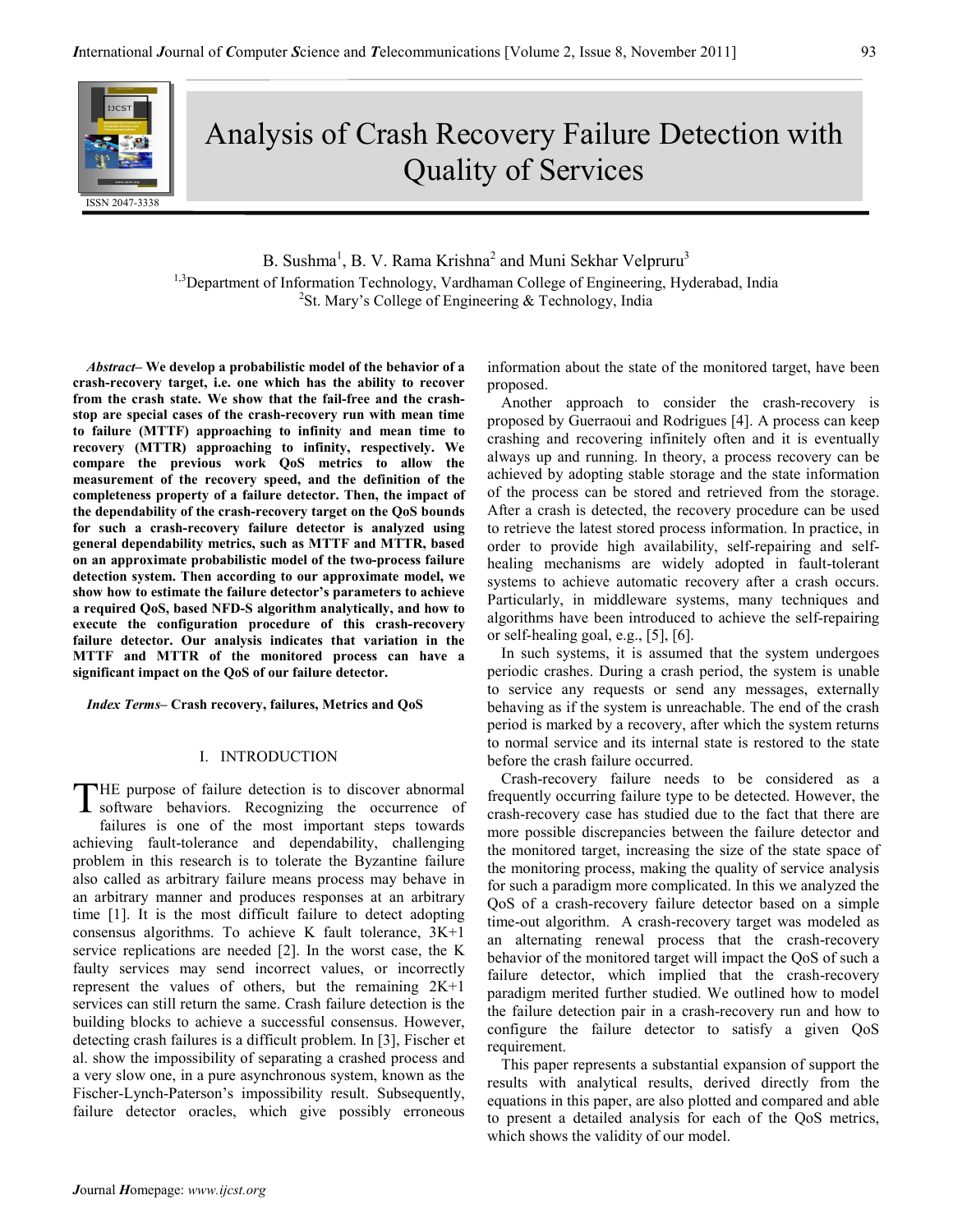# II. TYPES OF CRASH-RECOVERY FAILURES

A failure occurs when an actual running system deviates from its specified behavior.

## A. Muteness Failure

Muteness failures are malicious failures in which a process stops sending messages but might continue to send other messages. When muteness failure occurs the service will stop executing its designed features but might still be able to generate liveness messages such failures cannot be detected by crash failure detectors. Muteness failure is a particular case of omission failure which fails to send [7] only some message but no all detecting process could be an application-specific.

Adopting the muteness failure detecting algorithm in which proposes a protocol that forces the monitored service to send "Iam-not-mute" message to the muteness failure detector periodically when service is not mute but stop sending such messages when a muteness failure occurs.

# B. Timing Failure

Timing failure occurs when a service response lies outside the specified time interval. Example if the service-hosting machine or network is overloaded or some other resources on which the service depends are overloaded then the service response might be delayed and a timing failure [7] might occur. Detection of timing failure should be based on the specified deadline or time constraints. In order to detect a timing failure recording the time when the conversation between a service pair starts can be adopted. If the service instance cannot return the answer before the specified deadline is regarded as a timing failure. Moreover there are more sophisticated timing failure detectors such as the one reported in which uses group communication to detect timing failure in a quasi-synchronous system or the timely computing base model can [9] deal with timeliness requirements without synchronized clocks.

## C. Omission Failure

When a service fails to send a response or receive a message an omission failure occurs behaves as a communication failure will cause message transmission fail.

The simplest way to detect omission failures is to enable the service to provide failure information. If the service can throw a fail to send or fail to receive message exception or send this information to the failure detector then the failure is regarded as an omission failure.

# D. QoS Failure

A service even if it provides a correct result might still fail to meet the consumers desired level of service fails to satisfy a specified property by the service consumer by a certain level of QoS constraints. Example 95% [8] confidence that the mean time to get results is smaller than 10 seconds assuming that initially 99% confidence of this property. QoS failure can be tracked by matching the given QoS specification with the QoS delivered by the service.

# E. Response Failure

Response failure occurs when a service response is incorrect. In general, response failures can be separated into two types. The first type is value failure: the response value is wrong; the second type is state transition failure: the service deviates from the [8] correct flow of control [9]. To detect value failure, voting algorithms can be adopted if multiple service replications are deployed. To detect state transition failure, the service design specification should be available to check whether a service has deviated from its expected state or not.

# F. Partial Failure

For a composed application, a component failure may result in a partial failure of the composed service. Identifying such a partial service failure still remains challenging. Here we regard a component of a service as atomic and consider dependencies among these components. Failure of a component might potentially cause other failures of the composed service or the failure of the composing procedure. For a composed service, due to service internal fault-tolerance policies, partial failure might not be visible externally by a failure detector, which only observes the composed service. In order to discover such partial failures, sensors must be implemented at the atomic component level to track the status information of each atomic component of a composed service. The implementation of the sensor for a component should be based on the failure mode that the sensor is concerned with.

# G. Composition Failure

Service composition is an important characteristic of web services. Any service partial failure or unmatched composition requirements would result in a service composition failure. To detect such failures in a composing service, each composition step should be checked and tested. If the current composition procedure is verified without any mistake having occurred and the composition conditions are satisfied, then proceed to the next step, otherwise a composition failure might have occurred.

#### H. Byzantine Failure

The Byzantine failure is also sometimes called the arbitrary failure. It means a service may behave in an arbitrary manner, produce arbitrary responses at arbitrary time [9]. It is the most complicated failure to detect. According to the detection, Byzantine failures can be separated into undetectable and detectable failures [10]. Undetectable Byzantine failures refer to failures that are unobservable by other processes based on the messages they receive or failures that are undiagnosable. Detectable Byzantine failures have two categories:

Commission (Response) failures: the service does not behave correctly according to its semantics.

Omission failure: the service behaves correctly but fails to send or receive messages.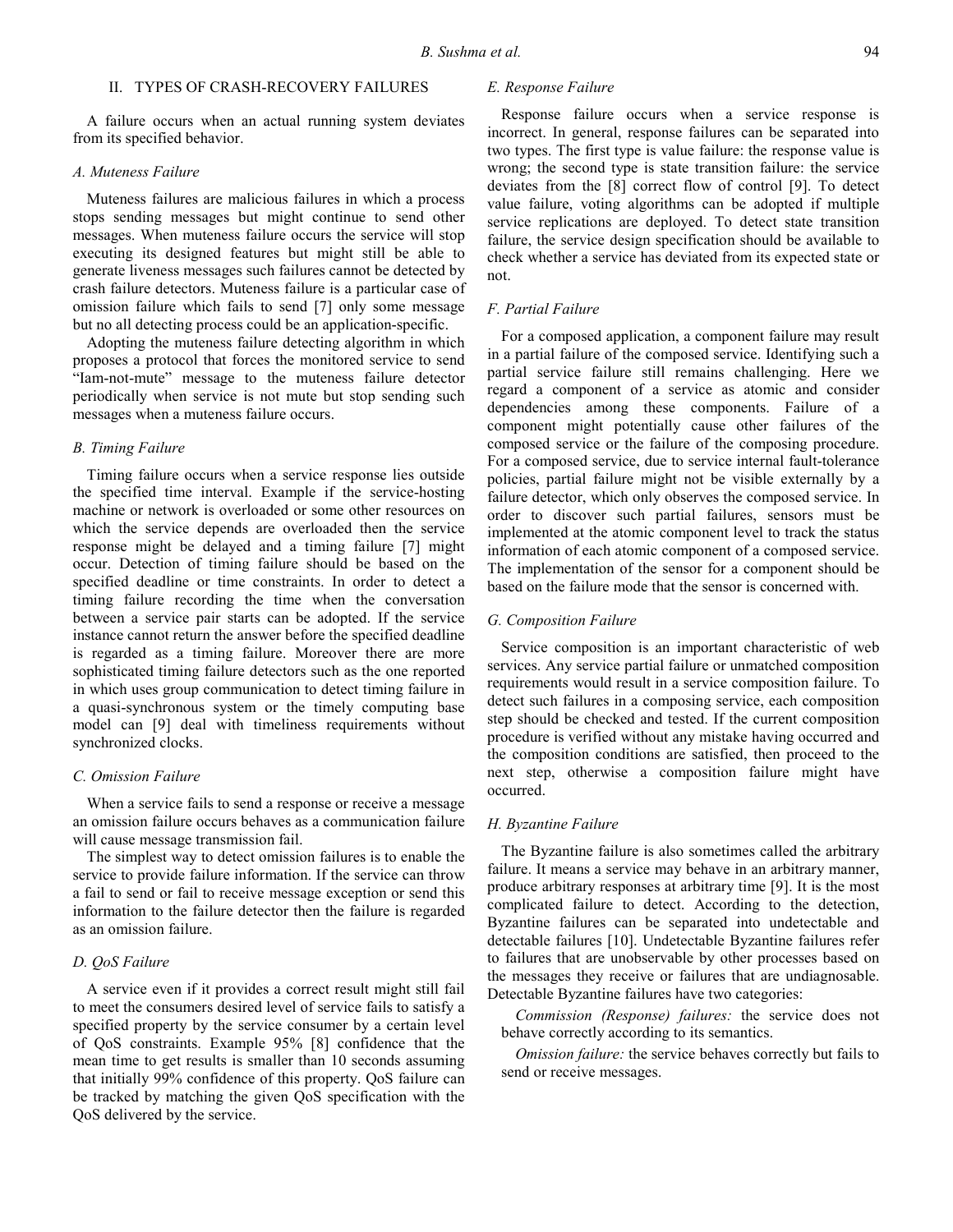# III. FAILURES, FAULT TOLERANCE AND DEPENDABILITY

The software and hardware may contain internal or external bugs, errors that can make the run-time services unstable. Computer system shows that bugs are one of the important reasons for system crashes; faults are accepted as inevitable and may lead to a system failure. To improve the critical systems survivability when failures occur used the faulttolerance mechanisms. Fault tolerance is the ability or the property to enable a system to continuously operate correctly when some abnormal internal or external events occur.

Dependability is one of the most important issues for computer systems which is a complex attribute, the concept of dependability as the property of a computer system such that reliance can justifiably be placed on the service it delivers. In addition by recording the lifetime information of a system, the systems dependability can be described quantitatively. Dependability of a system can be measured according to the reliability, availability, consistency, usability and security. In order to simplify the measurements which are related to failure detection.

Reliability can be defined as the probability that the system will operate correctly in a specified operating environment up until time  $t (t>0)$ .

Availability can be defined as the probability that the system will be operational at time t.

Consistency can be defined as the probability that the system will return to normal operation correctly after a failure has occurred within a specified operating environment within time t.

Generally reliability presents how long a system will operate correctly and can be captured by mean time to failure which records the probability of a service to persist without a failure. Availability presents the probability that a system is accessible or reachable with correct operation at any time and can be captured by mean time to failure divided by mean time between failures. Consistency presents the ability of a system to recover from a failure state to the correct operation state and can be captured by meantime to recovery (MTTR) which records how fast a system recovers. Furthermore from the system design perspective different systems might desire different aspects of dependability features such as the highly available system which requires the system to be accessible with correct operation most of the time or the highly consistent system which requires fast recovery of the system after failures occur.

## IV. PROBLEM DEFINITION

Global distributed systems, various types of failure may occur during the execution. In our work we address crash failure detection. Furthermore, many researchers have drawn their attentions on the QoS of crash failure detectors' implementations and failure detection algorithms. However, most previous work on the QoS of crash failure detection is based on the crash-stop or the fail-free assumption and relies on predicting the liveness message transmission behavior and estimating a suitable timeout threshold to achieve a better QoS of crash failure detection. In contrast, we regard a crashed



Fig. 1: Network topology with node failures

process or service as recoverable, since many fault-tolerance techniques can be adopted to achieve such recovery. For highlevel applications, a more realistic crash failure model would be crash-recovery.

Fig.1 shows the problem definition where Red Color Node represents the network failure.

Our solution implements the Sender sends some data to receiver where some nodes exist between networks of sender to receiver, where different port numbers assigned to all these intermediate nodes. When program begins a file accepted by sender to transmit to receiver NFDS (Network Failure Detection Algorithm) monitors the transmission for failures. If any failure detected NFDS reports the specific node where data lost and recovers the data from previous node. Retransmission from recovered node done by NFDS this process continues until all data packets safely reaches the destination. For successful delivery to destination all the intermediate nodes maintain a copy of data to ensure data transmission reliability over network

### A. System Model

We consider a distributed system model with two services: one FDS and CR-TS distributed over a wide-area network. The FDS and the CR-TS are connected by an unreliable communication channel. Liveness (heartbeat) messages are transmitted through the channel. The communication channel does not create or duplicate liveness messages, but the messages might be lost or delayed indefinitely during transmission.1 The CR-TS can fail by crashing but can be repaired and restart to run again after some repair time, i.e., it behaves as a crash-recovery model. The drift of the local clocks of the FDS and the CR-TS is small enough to be ignored and their local clocks are sufficiently [11] synchronized (this can be guaranteed by some time synchronization service such as the Network Time Protocol used to be regarded as a clock synchronized system. The failure detection algorithm we adopt is the NFD-S algorithm.



Fig. 2: (a) Fail-free transition, (b) Crash-recovery transition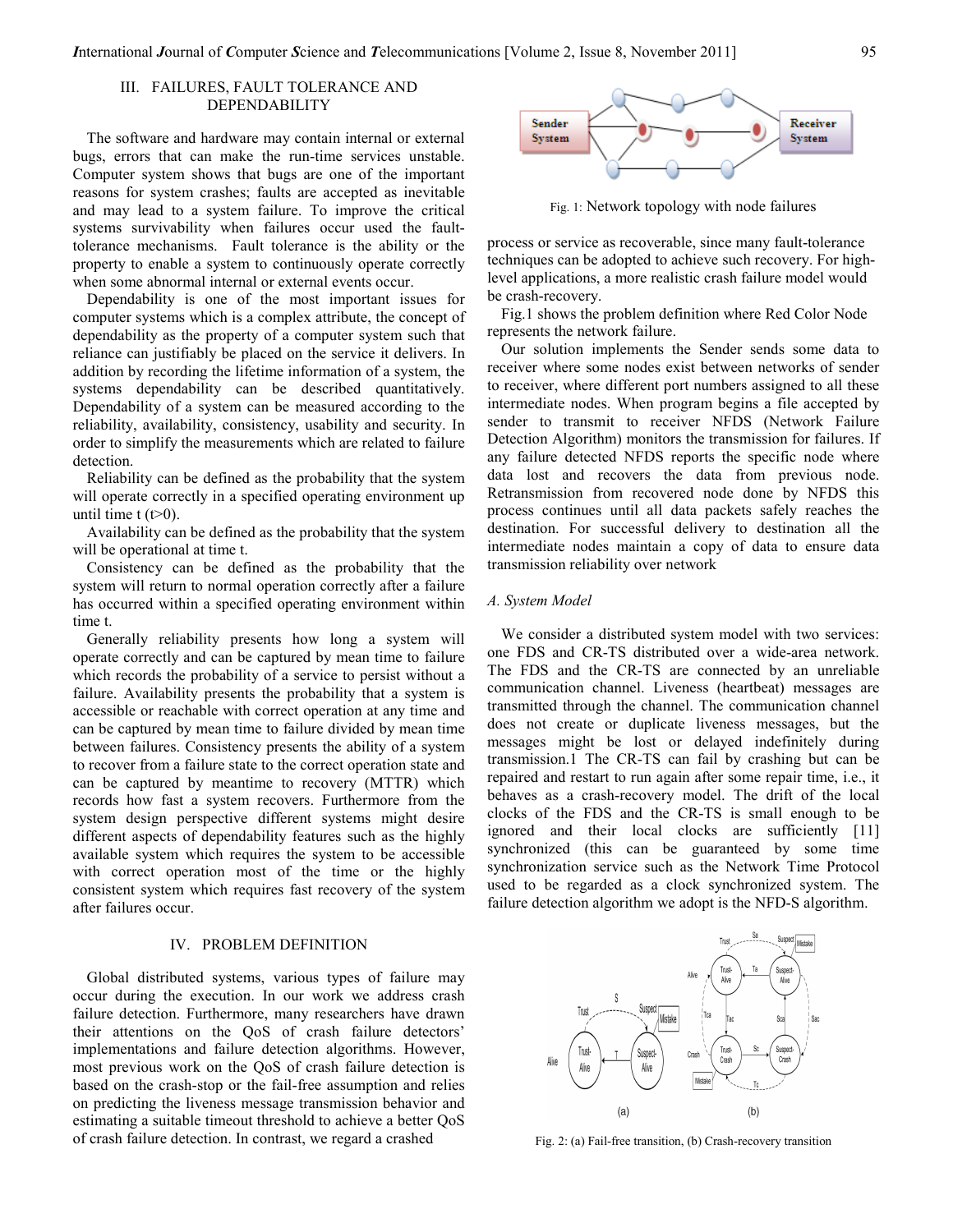# B. Quality of Service Metrics for Crash Recovery

In order to measure the speed with which a FDS can discover a recovery of the CR-TS, Recovery detection time (TDR): represents the time that elapses from CR-TS's recovery time to the time when the FDS discovers the recovery. If the recovery is not detected, then  $TDR = +1$ . Since in a crash-recovery run there is no eventual behavior of a CR-TS, a fast recovery could make a failure undetectable by a FDS. Under such circumstances, the completeness property of a failure detector proposed in [11] cannot be always satisfied. In order to reflect this situation, we refine the definition of completeness as follows:

- Strong completeness: every crash failure of a recoverable process will be detected.
- Weak completeness: a proportion of crash failures of recoverable process will be detected, satisfying a specified requirement.

To measure the completeness of a crash recovery failure detector, another new QoS metric:

Detected failure proportion (RDF): the ratio of the detected failures over the occurred failures (0 RDF 1). When no crash failure is detected,  $RDF = 0$ . When all crash failures occurrences are detected,  $RDF = 1$ . The strong completeness property of a FDS's requires that  $E(RDF) = 1$ . The weak completeness property requires E(RDF) \_ RL DF, where RL DF is the required lower bound on the detected failure proportion and  $0 < RL$  DF  $< 1$ .

# V. ESTIMATION OF QUALITY OF SERVICE & NFD-S ALGORITHM IN A CRASH-RECOVERY RUN

In a crash-recovery run, the state of CR-TS can switch between Alive and Crash. There is a sequence of regeneration points for the CRTS, each of which is the recovery time of the CR-TS. In the following these are also regeneration points of the system consisting of the failure detection pair. In order to study the steady state behavior of CR-TS throughout its lifetime, only need to observe the time period between two consecutive recovery times of the CR-TS. Fig shows the relationship between a FDS [10] and CR-TS on the interval  $t_2$ [t  $_0$  t  $_3$ ), where both t  $_0$  and t  $_3$  are regeneration points. Obviously, the mean time between t0 and  $t_3$  is the MTBF. We split  $[t_0, t_3)$  into  $[t_0; t_1)$ ,  $[t_1; t_2)$ ,  $[t_2, t_3)$ ,

 $-t_1$  is the time when the FDS detects the recovery of the CR-TS from the Crash state to the Alive state,

 $-t_2$  is the time when the service crashes,

- Ss is the first liveness message sending time after a recovery,

- Sf is the sending time of the last liveness message before a crash,

- Si is the sending time of a liveness message between ss and sf,

- h is the liveness sending interval; ts is the first decision time after recovery5,

 $-t<sub>b</sub>$  is the last decision time before crash,

-  $t_f$  is the freshness point according to sf,

- TDR is the time to detect a recovery.



Fig. 3: Analysis of the Crash-Recovery NFD-S Algorithm

Let tr be a recovery time of the current MTBF period. The following definitions are based on the NFD-S algorithm.

For the fail-free duration  $[t_1 t_2)$  within each MTBF period 1. K : for any  $i \ge 1$ , let k be the smallest integer such that, for all  $j \ge i+k$ ,  $m_i$  j is sent at or after time  $t_i$ .

For any  $i \ge 1$ , let  $p_i$  j(x) be the probability that the FDS does not receive just the  $(i+j)$ th message m<sub>i+j</sub> by time t<sub>i+x</sub>, for every  $j \ge 0$  and every  $x \ge 0$ ; let pi  $_0 =$  pi  $_{0(0)}$ .

For any i $\geq 2$ , let  $q_0^i$  be the probability that the FDS receives message mi 1 before time t<sub>i.</sub>

## A. Comparative Study

Previous work focused on the QoS of crash failure detectors is based on the crash stop at that time or fail-free assumption. The fail-free assumption assumes that failures do not occur. The crash-stop assumption assumes that there is only one failure and the monitoring procedure terminates once that crash failure is detected. The algorithms based on these assumptions focus on how to estimate the probabilistic message arrival time and a suitable time-out period for a failure detector to ensure a required QoS.

We have drawbacks with previous work. In such systems, it is assumed that the system undergoes periodic crashes. During a crash period, the system is unable to service any requests or send any messages, externally and behaving as if the system is unreachable.

The end of the crash period is marked by a recovery, after which the system returns to normal service and its internal state is restored to the state before the crash failure occurred.

For such systems, crash-recovery failure needs to be considered as a frequently occurring failure type to be detected in the Proposed System by means of QOS.

Proposed system show how to remove the fail-free or crashstop assumption and model the probabilistic behavior of a failure detector with respect to a crash-recovery target, taking into consideration general dependability metrics, such as mean time to failure (MTTF) and mean time to recovery (MTTR). We outline how the QoS of a failure detector is limited by [9] the dependability of the monitored target. Moreover, we establish that the crash-stop or fail-free models are special cases of the crash-recovery model.

In order to effectively assess the QoS of the failure detector in a crash-recovery run, we have defined new QoS metrics to measure the recovery detection speed and the proportion of the failures of the monitored target which are detected.

To make an accurate estimation of the failure detector's parameters needed to achieve a required QoS, a configuration procedure for a crash-recovery failure detector analyze how to